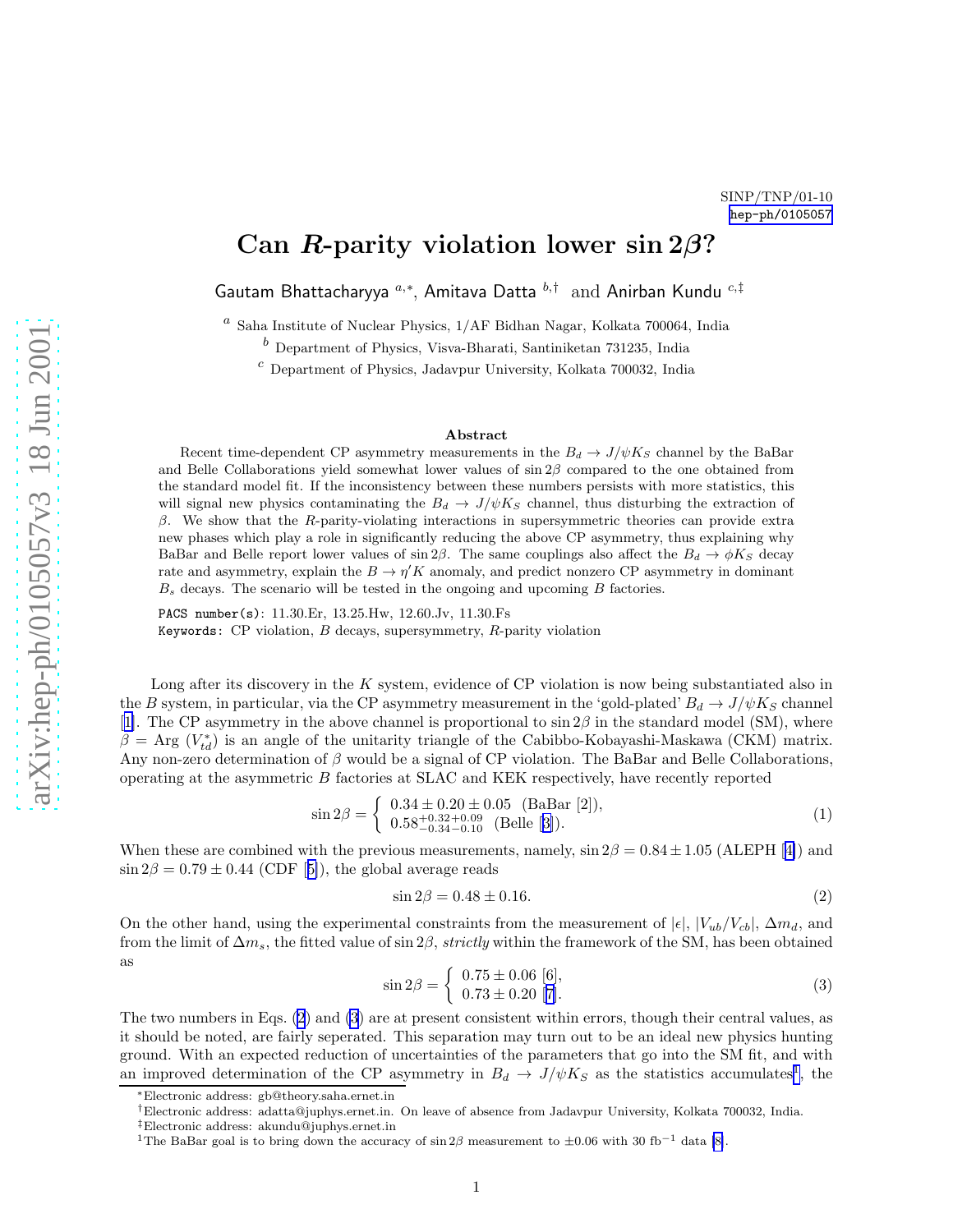<span id="page-1-0"></span>inconsistency between Eqs.([2\)](#page-0-0) and [\(3](#page-0-0)) may persist or may become even more prominant. In that case, a possible intervention of new physics with a new phase affecting the CP asymmetry in the  $B_d \to J/\psi K_S$ channel cannot be ignored.

In the SM, the asymmetry in the  $B_d \to J/\psi K_S$  channel is almost entirely mixing-induced. The time-dependent CP asymmetry is proportional to  $\sin 2\beta$ , where  $\beta$  appears in the phase of  $B_d$ - $\overline{B}_d$  mixing. The decay amplitude of  $B_d \to J/\psi K_S$  does not carry any weak phase at leading order in the Wolfenstein parametrization. New physics might change the scenario in two ways. It can add a new weak phase in  $B_d-\overline{B}_d$  mixing and/or it can generate a new diagram for  $b \to c\overline{c}s$  decay amplitude that carries a new weak phase. Since the decay is Cabibbo-favoured, one usually tends to overlook the latter possibility. In this paper we examine the situation in which the decay is indeed affected by new physics, but the mixing amplitude is not. The point to note is that this scenario also induces a new physics amplitude in  $B^+ \to J/\psi K^+$ . Now two things can happen. First, direct CP asymmetry may be induced<sup>2</sup> in both  $B_d \to J/\psi K_S$  and  $B^+ \to J/\psi K^+$ , which is non-existent in the SM. Indeed, for this to happen there must also exist a strong phase difference between the SM and new physics diagrams. Second, the mixinginduced CP asymmetry now depends not only on  $\beta$ , it involves a new weak phase as well. As a result, equating the CP asymmetry to  $\sin 2\beta$  would be misleading. A combination of the 'true'  $\beta$ , the angle of the unitarity triangle, and other new parameters should now be related to the experimental CP asymmetry inthe  $B_d \to J/\psi K_S$  channel. This way it may be possible to explain why Eqs. [\(2](#page-0-0)) and ([3\)](#page-0-0) may disagree.

Since the values of  $\sin 2\beta$  extracted from the CP asymmetry measurements in the asymmetric B factories have a tendency to be somewhat lower than the SM fit value, one is prompted to look for models where such tendency is favoured. In models of minimal flavour violation, where there are no new operators beyond those in the SM and no new weak phase beyond the one in the CKM matrix, a conservative scanning of all relevant input parameters in a standard CKM-like analysis yields an absolute lower bound on  $\beta$ . The SM, several versions of the minimal supersymmetric standard model (MSSM), and the two Higgs doublet models are examples of this class. The most conservative lower bound, as noted by the authors ofRef. [[9, 10](#page-7-0)] is<sup>3</sup>

$$
\sin(2\beta)_{\min} = \begin{cases} 0.42 \text{ (Present)},\\ 0.48 \text{ (Future)}. \end{cases} \tag{4}
$$

In particular, it has been shown in [\[9\]](#page-7-0) that in the MSSM and in the minimal Supergravity (mSUGRA) models, the minimum  $\sin 2\beta$  are

$$
\sin(2\beta)_{\min} = \begin{cases} 0.40 (0.49) (MSSM), \\ 0.53 (0.62) (mSUGRA), \end{cases}
$$
 (5)

where the numbers within brackets correspond to future measurements of input parameters. In the context of supersymmetry, if CP violation in the K system is purely supersymmetric, i.e.  $\epsilon$  and  $\epsilon'/\epsilon$  are completely explained by new phases of supersymmetric origin, then the CKM phase will be constrained from the charmless semileptonic B decays and  $B_d-\overline{B}_d$  mixing. Only in that case, as the authors of Ref. [\[11](#page-7-0)] have argued, the CKM phase could be quite small leading to a very low  $a_{\text{CP}}$ . The implications of a low  $a_{\text{CP}}$  in the context of a generic new physics scenario have been discussed in Refs. [\[12](#page-8-0), [13](#page-8-0)].

Thethrust of this paper is to examine the rôle of supersymmetry with broken  $R$ -parity [[14\]](#page-8-0) in the context outlined above. This brand of supersymmetry does not fall into the minimal flavour violating class, as it introduces new tree-level flavour changing operators. The essential points are outlined below. Recall that in the MSSM gauge invariance ensures neither the conservation of lepton number  $(L)$  nor that of baryon number (B). Using these quantum numbers R-parity is defined as  $R = (-1)^{(3B+L+2S)}$ , where S is the spin of the particle. R is +1 for all SM particles and  $-1$  for their superpartners. In a general supersymmetric model one should in principle allow R-parity-violating  $(R)$  interactions. Tight constraints on the strength of these interactions exist in the literature [\[15](#page-8-0)]. Even though any concrete evidence for the existence of  $\bar{R}$  terms is still lacking, the observation of neutrino masses and mixings in solar and atmospheric neutrino data suggests that it would be premature to abandon the L-violating interactions

 $^{2}$ An observation of direct CP violation even at a few percent level will constitute a definite signal of new physics.

<sup>&</sup>lt;sup>3</sup>The bounds are conservative in the sense that they have been obtained by independently scanning all parameters under consideration.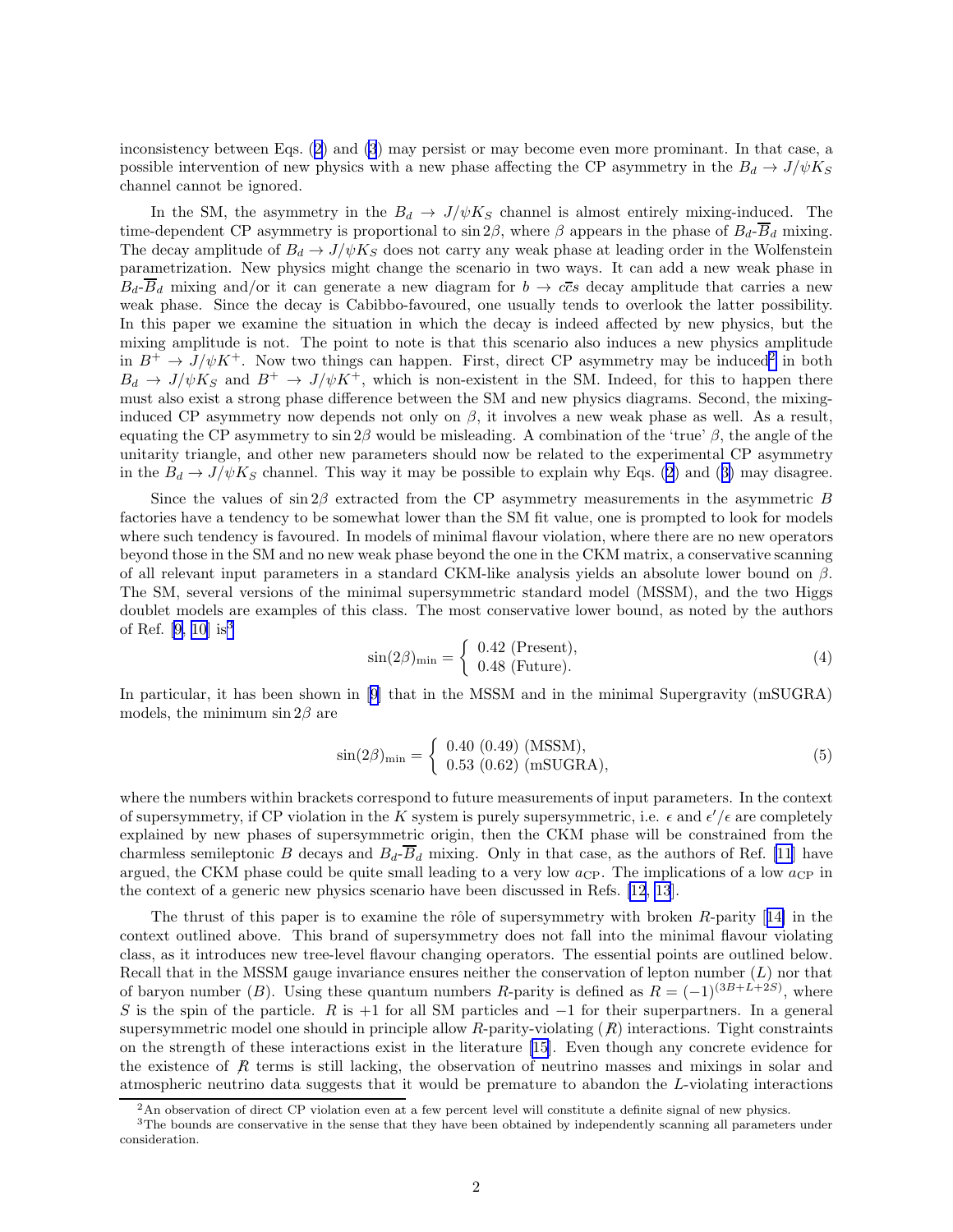<span id="page-2-0"></span>[[16\]](#page-8-0). Indeed, to avoid rapid proton decay one cannot simultaneously switch on both L- and B-violating interactions and for this reason we impose B conservation by hand. The L-violating superpotential that we consider here is  $\lambda'_{ijk}L_iQ_jD_K^c$ , where  $L_i$  and  $Q_i$  are lepton and quark doublet superfields, and  $D_i^c$  is down quark singlet superfields. The essential point is that the  $\lambda'$ -interactions can contribute to non-leptonic B decays at the tree level via slepton/sneutrino mediated graphs. In this paper we focus on  $R$  effects arising at the  $B_d \to J/\psi K_S$  decay amplitude level rather than through  $B_d$ - $\overline{B}_d$  mixing<sup>4</sup>.

A detailed analysis of R-parity violation on  $B_d \to J/\psi K_S$  and  $B_d \to \phi K_S$  decay modes have earlier been carried out in Ref.[[17\]](#page-8-0). We have extended the formalism of[[17\]](#page-8-0), which was based on mixing induced CP violation only, by incorporating the effects of the strong phase difference between the interfering amplitudes (an essential ingredient of direct CP violation). The latter constitutes the main source of CP violation in charged  $B$  decays and is present even in neutral  $B$  decays. The current availability of CLEO data on charged  $B$  decays together with the isospin symmetry enable us to extract quantitative results on the strong phase difference within this generalised framework. We also find that our essential conclusion regardingβ extraction from  $B_d \to J/\psi K_S$  channel is different from [[17\]](#page-8-0); the reason is explained later.

In the SM, the matrix element of the effective Hamiltonian for  $\overline{B}_d \to J/\psi K_S$  ( $b \to c\overline{c}s$  at the quark level) is a combination of tree and penguin contributions, given by

$$
\langle J/\psi K_S | H_{\rm SM} | \overline{B_d} \rangle = -\frac{G_F}{\sqrt{2}} \left( A_{\rm SM}^{\rm tree} + A_{\rm SM}^{\rm peng} \right), \text{ where,}
$$
  
\n
$$
A_{\rm SM}^{\rm tree} = V_{cb} V_{cs}^* (C_1 + \xi C_2) A_{J/\psi} \quad (\xi = 1/N_c),
$$
  
\n
$$
A_{\rm SM}^{\rm peng} = -V_{tb} V_{ts}^* (C_3 + \xi C_4 + C_5 + \xi C_6 + C_7 + \xi C_8 + C_9 + \xi C_{10}) A_{J/\psi}.
$$
\n(6)

Here  $C_i$ 's are the Wilson coefficients of the operators  $O_1$ - $O_{10}$  defined as in [\[18](#page-8-0)] and evaluated at the factorization scale  $\mu = m_b$ , and

$$
A_{J/\psi} = f_{J/\psi} F_0^{B \to K} f(m_B, m_K, m_{J/\psi}),
$$
  
with  $f(x, y, z) = \sqrt{x^4 + y^4 + z^4 - 2x^2y^2 - 2z^2y^2 - 2x^2z^2}.$  (7)

For numerical evaluation, we take the  $J/\psi$  decay constant  $f_{J/\psi} = 0.38$  GeV [\[19](#page-8-0)] and the  $B \to K$  decay formfactor  $F_0^{B \to K} = 0.42$  [[20\]](#page-8-0).

The  $\lambda'$ -induced interactions contribute to  $b \to c\bar{c}s$  via slepton-mediated tree-level graphs. The matrix element of the effective  $R$  Hamiltonian is given by

$$
\langle J/\psi K_S | H_{\mathcal{H}} | \overline{B_d} \rangle = -\frac{1}{4} u_{222}^R \xi A_{J/\psi}, \qquad (8)
$$

where, 
$$
u_{jnk}^R = \sum_{i=1}^3 \frac{\lambda_{in3}^{\prime *} \lambda_{ijk}^{\prime}}{2m_{\tilde{e}_{iL}}^2}
$$
. (9)

Due to the QCD dressing to the above operator, the expression in Eq. (8) should be multiplied by a factor  $\sim$  2 at the scale  $m_b$  [[21\]](#page-8-0), which we have taken into account in all our numerical calculations.

The presence of  $R$  terms modifies the expression for CP asymmetry in the  $B_d \to J/\psi K_S$  channel in the following way. The key parameter of course is

$$
\lambda_{J/\psi} = e^{-2i\beta} \frac{\langle J/\psi K_S | \overline{B}_d \rangle}{\langle J/\psi K_S | B_d \rangle} \equiv e^{-2i\beta} \frac{\overline{A}}{A},\tag{10}
$$

where, 
$$
A = A_{\text{SM}}(1 + re^{i\Delta\phi}e^{i\Delta\alpha})
$$
 [with  $r = A_{\text{H}}/A_{\text{SM}}]$ , (11)

$$
\overline{A} = A_{\rm SM}(1 + re^{-i\Delta\phi}e^{i\Delta\alpha}).\tag{12}
$$

In the above expressions,  $A_{SM}$  and  $A_{R}$  denote the signed magnitudes of the SM and  $R$  amplitudes respectively<sup>5</sup>, and we have ignored the overall phases in the expressions of A and  $\overline{A}$ . Here  $\Delta\phi$  and  $\Delta\alpha$  are

<sup>&</sup>lt;sup>4</sup>Indeed, we respect the constraints on  $\lambda'$  couplings from  $\Delta m_d$ .

 $5A<sub>SM</sub>$  contains both the tree and penguin amplitudes of the SM. Notice that the CKM factors in Eq. (6) are both real to a very good approximation. We also neglect the strong phase difference, expected to be small, that may appear between the tree and the  $I = 1$  part of the electroweak penguin amplitudes. Among the different penguin contributions, only the dominant QCD part is included in our numerical estimates.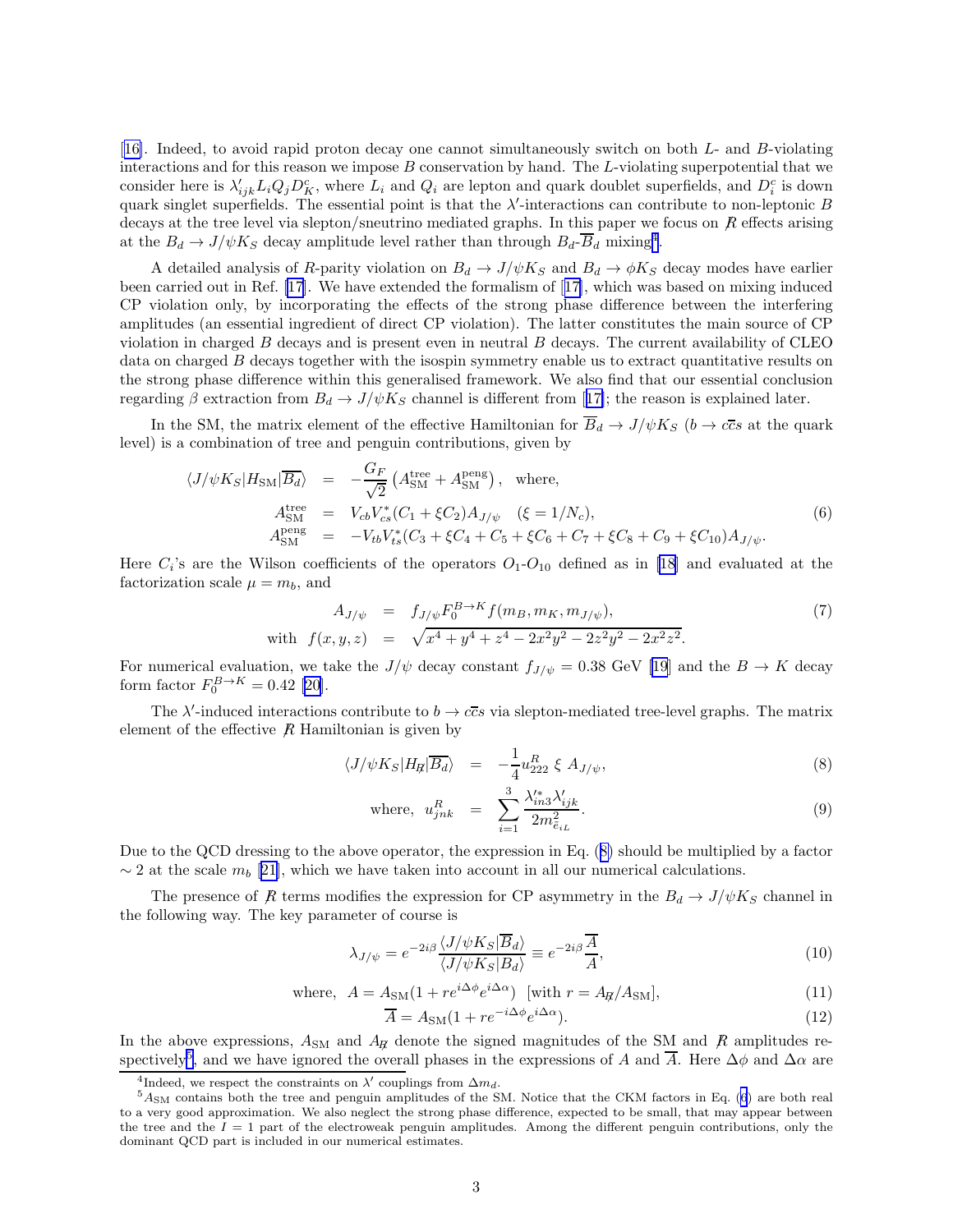<span id="page-3-0"></span>relative weak and strong phases between the SM and  $R$  diagrams. The mixing induced CP asymmetry is given by

$$
a_{\rm CP}^{\rm m} \equiv \frac{2\text{Im}\lambda_{J/\psi}}{1 + |\lambda_{J/\psi}|^2} = -\frac{2\rho}{1 + \rho^2} \sin(2\beta + \zeta),\tag{13}
$$

where, 
$$
\rho = \frac{|\overline{A}|}{|A|} = \left(\frac{1+r^2+2r\cos(-\Delta\phi+\Delta\alpha)}{1+r^2+2r\cos(\Delta\phi+\Delta\alpha)}\right)^{1/2},
$$
\n(14)

and, 
$$
\zeta = \tan^{-1}\left(\frac{2r\sin\Delta\phi(\cos\Delta\alpha + r\cos\Delta\phi)}{1 + r^2\cos(2\Delta\phi) + 2r\cos\Delta\phi\cos\Delta\alpha}\right).
$$
 (15)

The direct CP asymmetry is given by

$$
a_{\rm CP}^{\rm d} \equiv \frac{1 - |\lambda_{J/\psi}|^2}{1 + |\lambda_{J/\psi}|^2} = -\frac{2r \sin \Delta \phi \sin \Delta \alpha}{1 + r^2 + 2r \cos \Delta \phi \cos \Delta \alpha}.
$$
 (16)

The time-dependent CP asymmetry,

$$
a_{\rm CP}(t) = \frac{B(B_d(t) \to J/\psi K_S) - B(\overline{B}_d(t) \to J/\psi K_S)}{B(B_d(t) \to J/\psi K_S) + B(\overline{B}_d(t) \to J/\psi K_S)},\tag{17}
$$

is given by

$$
a_{\rm CP}(t) = a_{\rm CP}^{\rm d} \cos(\Delta m_d t) + a_{\rm CP}^{\rm m} \sin(\Delta m_d t). \tag{18}
$$

After time integration, one obtains

$$
a_{\rm CP} = \frac{1}{1+x^2} \left[ a_{\rm CP}^{\rm d} + x a_{\rm CP}^{\rm m} \right]; \text{ where } x = (\Delta M/\Gamma)_{B_d, B_s}.
$$
 (19)

Side by side, a measurement of direct CP asymmetry in the  $B^+ \to J/\psi K^+$  channel, which is the charged counterpart of  $B_d \to J/\psi K_S$ , yields important information about new physics. The asymmetry is defined by

$$
a_{\rm CP}^+ = \frac{B(B^+ \to J/\psi K^+) - B(B^- \to J/\psi K^-)}{B(B^+ \to J/\psi K^+) + B(B^- \to J/\psi K^-)}.
$$
\n(20)

To a good approximation,  $a_{\rm CP}^+ = a_{\rm CP}^{\rm d}$  (see Ref. [\[22](#page-8-0)] for details). CLEO has measured [\[23](#page-8-0)]

$$
a_{\rm CP}^+ = (-1.8 \pm 4.3 \pm 0.4)\%.\tag{21}
$$

The operators that mediate  $B_d \to J/\psi K_S$  can have isospin I either 0 or 1. In fact, one can write the effectiveHamiltonian in the  $I = 0$  and  $I = 1$  pieces in a model independent manner [[22\]](#page-8-0). In the SM the  $I = 1$  contribution suffers a dynamical suppression. Recall that a sizable  $a_{\text{CP}}^d$  necessarily requires a large strong phase difference (see Eq. (16)), which can result only from the interference between  $I = 0$  and  $I = 1$ amplitudes of comparable magnitude. In the SM, the former is far more dominant than the latter. As a result,  $a_{\text{CP}}^d$  in the SM is vanishingly small. In some extensions beyond the SM, the  $I = 1$  piece may be slightly enhanced. A large enhancement however requires the presence of large rescattering effects, which is not a likely scenario [\[22](#page-8-0)]. In the present context, new physics contributes only to the  $I = 0$  sector by inducing a set of slepton mediated tree diagrams in the  $b \to c\bar{c}s$  channel, for various combinations of  $\lambda'$ couplings. Thus in the absence of any possible enhancement of the  $I = 1$  part, the most likely scenario is that the strong phase difference  $(\Delta \alpha)$  is still vanishingly small, and so is the direct CP asymmetry. Yet, as we will see below, there is a significant impact of non-zero  $\Delta\phi$  on the extraction and correct interpretation of  $\beta$ .

Following Eq. (14),  $\rho$  is identically equal to unity when  $\Delta \alpha = 0$ . Thus new physics can contaminate CP asymmetry only through

$$
\zeta = \tan^{-1}\left(\frac{2r\sin\Delta\phi(1+r\cos\Delta\phi)}{1+r^2\cos(2\Delta\phi)+2r\cos\Delta\phi}\right). \tag{22}
$$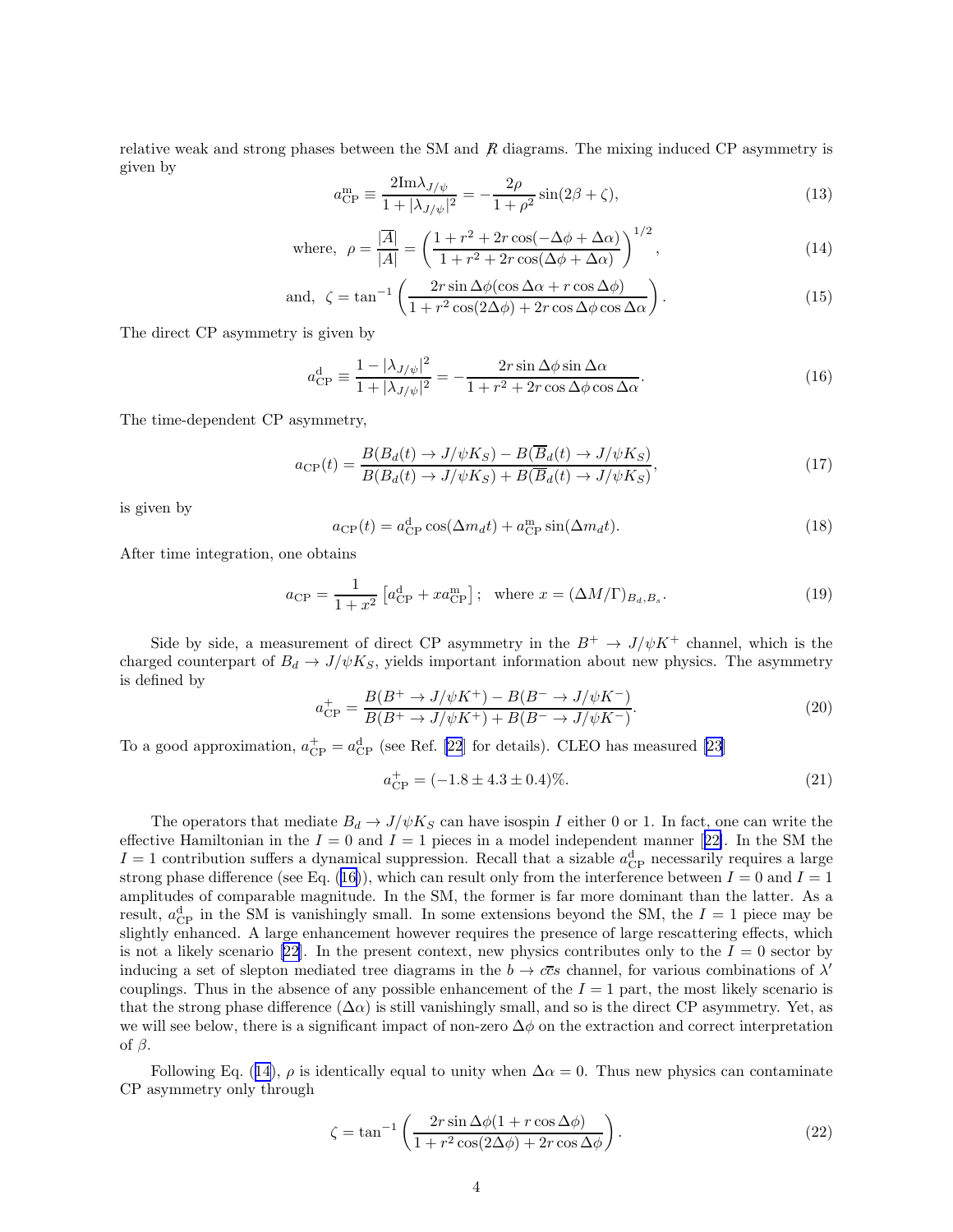<span id="page-4-0"></span>To determine the maximum allowed size of r, we have to find out the experimental constraints on  $\lambda'_{i23}\lambda'_{i22}$ . The best constraints come from the measurements of  $B^{\pm} \to \phi K^{\pm}$  branching ratio, which we will derive in this paper. The essential formalism [\[24](#page-8-0)] is described below. First note that due to the isospin structure of the interaction, the above product couplings contribute both to  $b \to c\bar{c}s$  (i.e.  $\bar{B}_d \to J/\psi K_S$ and  $B^{\pm} \to J/\psi K^{\pm}$ ) and  $b \to s\bar{s}s$  (i.e.  $\overline{B}_d \to \phi K_S$  and  $B^{\pm} \to \phi K^{\pm}$ ) at tree level. While for the former the diagram is slepton mediated, for the latter it is sneutrino mediated. For simplicity we assume that both the slepton and sneutrino are degenerate. Again note that for  $B^{\pm} \to \phi K^{\pm}$  the leading SM diagram is a penguin, while the  $R$  interaction, as mentioned before, proceeds at the tree level. The SM and  $R$  effective Hamiltonians for  $B^- \to \phi K^-$  lead to the following amplitudes:

$$
\langle \phi K^{-} | H'_{\rm SM} | B^{-} \rangle = \frac{G_F}{\sqrt{2}} V_{tb} V_{ts}^* \times
$$
  
\n
$$
[(C_3 + C_4)(1 + \xi) + C_5 + \xi C_6 - 0.5\{C_7 + \xi C_8 + (C_9 + C_{10})(1 + \xi)\}] A_{\phi}, (23)
$$

$$
\langle \phi K^- | H'_R | B^- \rangle = -\frac{1}{4} \left( d_{222}^R + d_{222}^L \right) \xi \ A_\phi, \tag{24}
$$

where $A_{\phi}$  may be obtained analogously to the way  $A_{J/\psi}$  was determined via Eq. ([7\)](#page-2-0), and

$$
d_{jkn}^R = \sum_{i=1}^3 \frac{\lambda_{in3}'^2 \lambda_{ijk}'}{2m_{\tilde{\nu}_{iL}}^2}, \quad d_{jkn}^L = \sum_{i=1}^3 \frac{\lambda_{inj}'^2 \lambda_{i3k}'}{2m_{\tilde{\nu}_{iL}}^2}.
$$
 (25)

The most recent measurements of  $B^{\pm} \to \phi K^{\pm}$  branching ratio are

$$
B(B^{\pm} \to \phi K^{\pm}) = \begin{cases} (7.7^{+1.6}_{-1.4} \pm 0.8) \times 10^{-6} & \text{(BaBar [25])},\\ (13.9^{+3.7}_{-3.3} \text{--} 2.4) \times 10^{-6} & \text{(Belle [26])},\\ (5.5^{+2.1}_{-1.8} \pm 0.6) \times 10^{-6} & \text{(CLEO [27])}. \end{cases} (26)
$$

Now for simplicity we assume that only one of  $d_{222}^R$  and  $d_{222}^L$  is non-zero, i.e. we do not admit unnatural cancellations between them. Since we are interested to put bounds on  $\lambda'_{i23}\lambda'_{i22}$ , we assume  $d_{222}^R$  to be nonzero. We further simplify the situation by assuming that only one combination, say the one corresponding to  $i = 3$ , is non-zero, i.e. the exchanged scalar is a tau-sneutrino. We also observe that the weak phase associated with this product coupling is totally arbitrary. In other words,  $\lambda'_{323}\lambda'_{322}$  can take either sign, and  $\Delta\phi$  is completely unconstrained. Note that the SM prediction for the  $B^{\pm} \to \phi K^{\pm}$  varies in a wide range $(0.7 - 16) \times 10^{-6}$  (see Table I of Ref. [[27\]](#page-8-0)). To appreciate how much new physics effect we can accommodate, we assume that the SM contribution is close to the lower edge of the above range, and then saturate the  $2\sigma$  CLEO upper limit in Eq. (26) *entirely* by R interactions. This way we obtain<sup>6</sup>

$$
|\lambda_{323}^{\prime*}\lambda_{322}^{\prime}| \lesssim 1.5 \times 10^{-3},\tag{27}
$$

for an exchanged tau-sneutrino mass of 100 GeV. In fact, the above constraint is valid for any lepton family index *i*. This is the best constraint on the above combination<sup>7</sup>, which we have derived for the first time in this paper.

To translate the limit in Eq.  $(27)$  into a limit on r, we need to decide in which regularization scheme  $A_{\text{SM}}$  will be computed. If the Wilson coefficients are computed in the 't Hooft-Veltman (HV) scheme<sup>8</sup>, r lies in the range

$$
-0.3 \le r \le 0.3. \tag{28}
$$

<sup>&</sup>lt;sup>6</sup>While deriving the bound in Eq.  $(27)$ , we have multiplied the effective Hamiltonian in Eq.  $(24)$  by a QCD enhancement factor of 2, as was done with Eq. [\(8](#page-2-0)).

<sup>&</sup>lt;sup>7</sup>Notice that the individual limits on  $\lambda'_{i23}$  and  $\lambda'_{i22}$  have been extracted from squark mediated processes assuming a mass of 100 GeV for whichever squark is involved [\[15\]](#page-8-0). While a 100 GeV slepton is very much c lower limit on a generic squark mass is presently pushed up to around 300 GeV from direct searches at Fermilab. Therefore, the λ ′ limits derived from squark mediated processes should be properly scaled while comparing them with those extracted from slepton exchanged diagrams.

<sup>&</sup>lt;sup>8</sup>We have adapted the Wilson coefficients from Table 26 of Ref. [\[18\]](#page-8-0). The uncertainties in evaluating those coefficients arise from regularization scheme dependence, choice of  $\Lambda_{\overline{MS}}^5$ , the factorization scale  $\mu$ , and the long distance corrections. The Wilson coefficients we have used have been computed using  $\Lambda_{\overline{\rm MS}}^5 = 225$  MeV,  $\mu = \overline{m}_b(m_b) = 4.4$  GeV and  $m_t = 170$  GeV.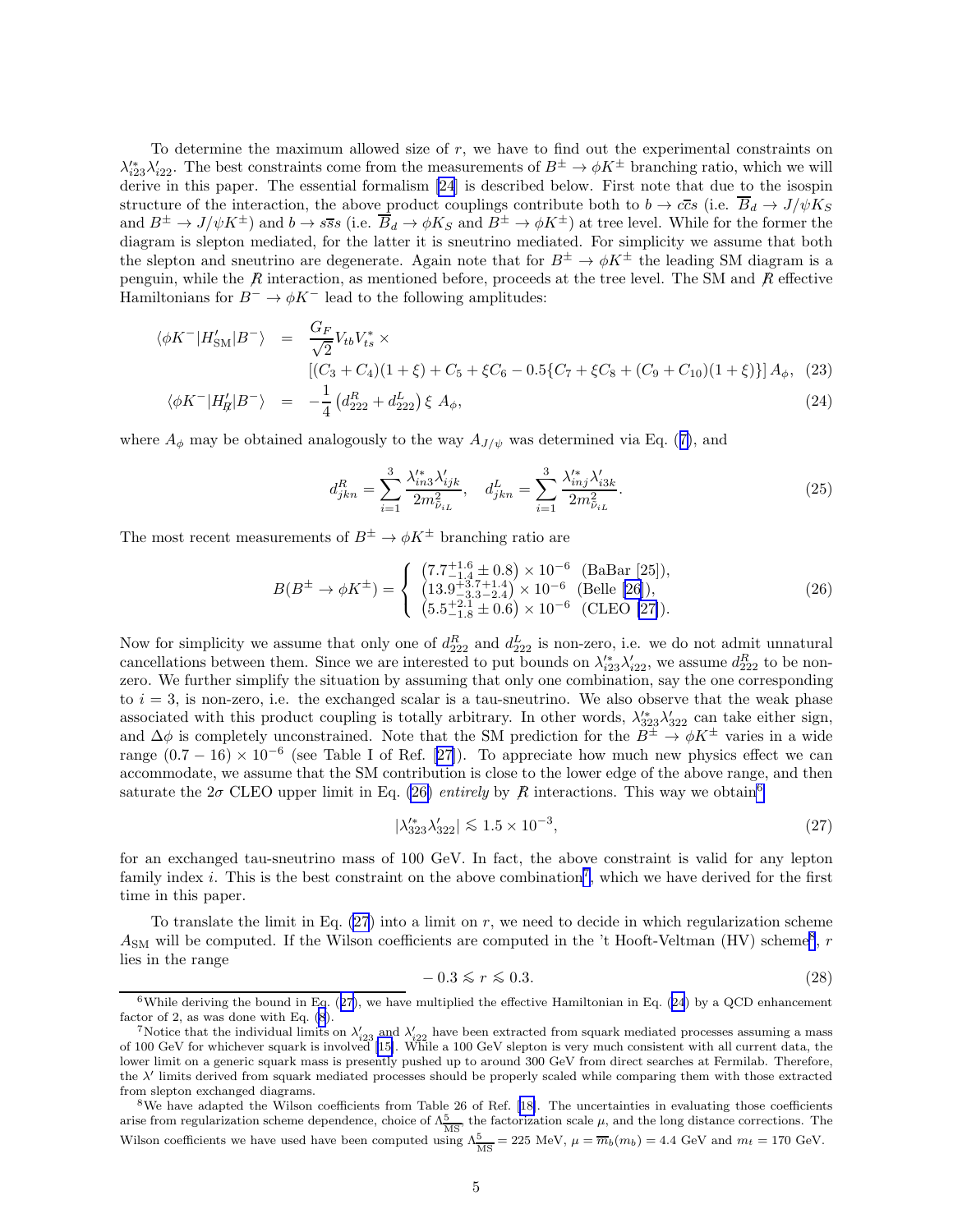(There is no qualitative change in the result if we use other schemes like Naive Dimensional Regularization (NDR).) It is the negative value of r, which corresponds to a negative value of the  $R$  product coupling, that has got an interesting implication in the extraction of  $\beta$ . As an illustration, putting  $r = -0.3$  and  $\Delta \phi = 90^{\circ}$  $\Delta \phi = 90^{\circ}$  $\Delta \phi = 90^{\circ}$  (say), it follows from Eq. ([22\)](#page-3-0) that  $\zeta \sim -33^{\circ}$ . Since our choices of  $\lambda'$  couplings do not contribute to $\Delta m_d$  or any other observables that go into the SM fit, the latter still implies  $\beta \sim 22^{\circ}$  (see Eq. ([3\)](#page-0-0)), which we accept as the 'true' value of  $\beta$ . As a result, the mixing induced CP asymmetry in the  $B_d \to J/\psi K_S$ channel,as conceived via Eq. ([13\)](#page-3-0), now becomes  $\sim 0.2$ , as opposed to the SM expectation  $\sim 0.7$ . The crucial point is that a sizable negative  $\zeta$  tends to cancel the 'true'  $2\beta$  in the argument of the sine function in the expression of  $a_{\text{CP}}^{\text{m}}$ . This example demonstrates that  $B_d \to J/\psi K_S$  need not be a 'gold-plated' channel for the determination of  $\beta$ . Rather, it could provide a window for new physics to manifest. Note that no drastic assumption, like large rescattering effects, etc, parametrized by a large sin  $\Delta \alpha$ , was required to arrive at the above conclusion. In Figure 1, we demonstrate the variation of  $\sin 2\beta$  with r for different values of  $\Delta\phi$  and fixed  $\Delta\alpha = 0$ . The  $\Delta\phi = 0$  curve corresponds to the SM reference value sin  $2\beta = 0.7$ . The minimum  $\sin 2\beta$  we obtain in our scenario is

$$
\sin(2\beta)_{\text{min}} = 0.2,\tag{29}
$$

which should be compared with Eqs.([4\)](#page-1-0) and [\(5](#page-1-0)).



 ${\rm Figure~1:}$  Variation of  $(\sin2\beta)_{J/\psi K_S}$  as a function of  $r$  and the weak phase difference  $\Delta\phi$  (defined in the text). The values of  $\Delta\phi$  (in degree) are indicated adjacent to the lines. The strong phase difference  $\Delta\alpha$  is set to zero.

If we admit a fine-tuned situation  $d_{222}^R = -d_{222}^L$  in Eq. [\(24](#page-4-0)), then the  $\underline{B}^{\pm} \to \phi K^{\pm}$  branching ratio constraints will not apply. But this product coupling will contribute to  $B_s - B_s$  mixing on which there is only an experimental lower limit. If we assume that in future the  $B_s$ - $\overline{B}_s$  mixing value settles, say, close to itspresent lower limit, then one requires  $|\lambda_{323}'\lambda_{322}'| \sim 2.7 \times 10^{-3}$  (via sneutrino mediated box graphs [[28\]](#page-8-0)) to saturate the entire mixing by  $R$  interaction. This is a conservative approach, as for a larger mixing one needs a larger value of the  $\mathcal{R}$  product coupling. With the above value of the product coupling, it is possibleto arrange an even larger negative  $\zeta$ , than obtained using Eq. ([28\)](#page-4-0), that can completely cancel the 'true'  $2\beta$  inside the sine function of  $a_{\text{CP}}^{\text{m}}$ , which renders the latter almost zeroish. It must be admitted, though, that such a delicate fine-tuning is a very unlikely scenario.

So far we have worked putting  $\Delta \alpha = 0$ , i.e. by turning off any possible strong phase difference between the interfering amplitudes that might arise from long distance effects. Our approach has been a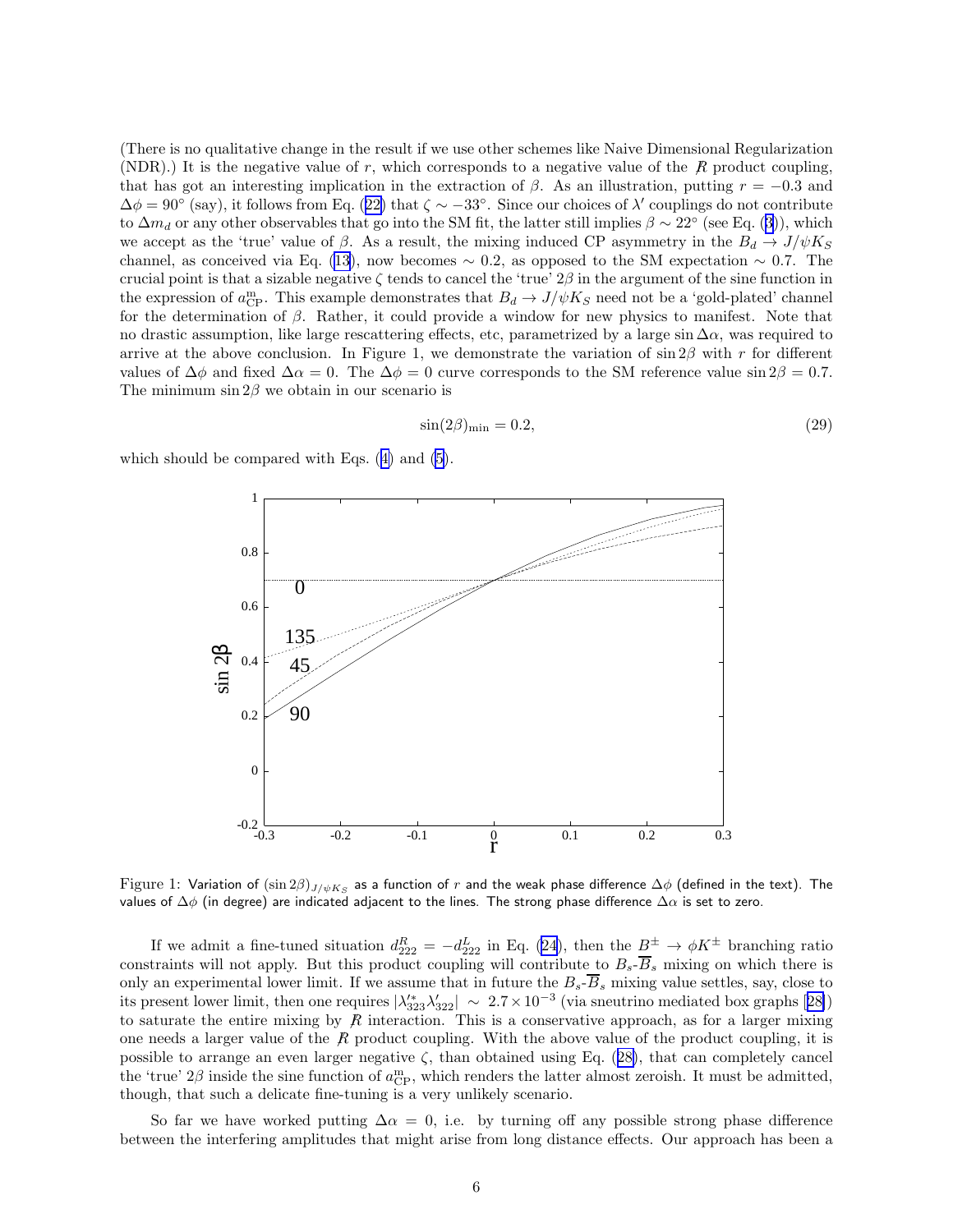conservative one. However, leaving aside any theoretical argument, one can put an experimental constraint on  $\Delta \alpha$  for a given value of r and  $\Delta \phi$ . To do this we first take  $r = -0.3$  and  $\Delta \phi = 90^{\circ}$  as a reference point,which yielded the minimum  $\sin 2\beta$  in our model. We then put these values in Eq. ([16\)](#page-3-0) and constrain  $\Delta\alpha$  from the  $2\sigma$  lower limit of the CLEO measurement of direct CP asymmetry in Eq. [\(21](#page-3-0)). We obtain  $|\Delta \alpha| \leq 11^{\circ}$ . This should be seen as an experimental constraint on long distance contributions for given values of the other parameters. Indeed, the BaBar and Belle collaborations can measure the sine and cosine time profiles of CP asymmetry in Eq. [\(18](#page-3-0)). The hadronic machines, on the other hand, are sensitive onlyto the time-integrated  $a_{\text{CP}}$  (see Eq. ([19](#page-3-0))). In the latter, the presence of a non-zero  $a_{\text{CP}}^d$  can further disturb the extraction of  $\beta$  which resides inside  $a_{\rm CP}^{\rm m}$ .

The experimental branching ratio  $B(B_d \to J/\psi K_S) = (9.5 \pm 1.0) \times 10^{-4}$  [\[29](#page-8-0)] is a factor of three to four higher than what one obtains from pure short distance effects involving naive factorization[[30\]](#page-8-0). We do not attempt to solve this puzzle in this paper. We only make a remark that if the long distance contributions for short distance SM and  $R$  operators behave similarly, then the long distance effects on  $a_{\text{CP}}$  will be minimal. Since the SM and R operator structures are different, a separate study in this hitherto unexplored area is required. We do not get into those details in this paper.

A few comments on a previous analysis [\[17](#page-8-0)] of R effects on  $B_d \to J/\psi K_S$  are now in order. The boundson R couplings used in [[17\]](#page-8-0) are  $|\lambda_{i23}^{'}\lambda_{i22}^{'}| \leq 1.4 \times 10^{-4} (m_{\tilde{d}_R}/100 \text{ GeV})^2$  derived in [[31\]](#page-8-0). As a result of such a strong constraint, the amplitude of  $B_d \to J/\psi K_S$  changes only marginally. The above analysis led to a conclusion that the determination of  $\beta$  via  $B_d \to J/\psi K_S$  was rather robust. In this paper, we counter this conclusion on the following ground. We notice that the bounds derived in[[31\]](#page-8-0) are 'basis-dependent', whose meaning is explained below. If only one  $\lambda'$  coupling in the weak basis is non-zero, more than one such coupling becomes non-zero in the mass basis, which are related to one another by the CKM elements. This way one can generate flavour-changing neutral currents (FCNCs) either in the down quark sector or in the up quark sector, depending on whether the CKM mixing is in the down sector or in the up sector respectively. Strong constraints on the  $\lambda'$  couplings emerge if one considers FCNCs completely in the down sector. If one chooses the other extreme, namely FCNCs entirely in the up sector, the constraints are not that tight. Since the choice of this basis is completely arbitrary, we prefer not to use such basis-dependent bounds in our analysis mainly because the conclusion depends heavily on this choice. Moreover, if one duly scales the exchanged down-squark mass to 300 GeV in view of its collider constraints, the limit used in[[17\]](#page-8-0) gets relaxed by an order of magnitude, and becomes closer to our limit in Eq.  $(27)$ . A general study of CP violating B decays in nonleptonic modes in supersymmetric models withbroken  $R$ -parity can also be found in Ref. [[32\]](#page-8-0).

The couplings  $\lambda'_{i23}\lambda'_{i22}$  we have used in our analysis to reproduce a low  $(\beta)_{J/\psi K_S}$  may have nontrivial impact on other processes as well. If a correlation is observed among the phenomena ocurring in these processes, it will certainly provide a strong motivation for the kind of new physics interactions we have advocated in our paper. These benchmark tests are listed below:

**1.** The SM amplitude of  $B_s - \overline{B}_s$  mixing involves  $V_{tb}V_{ts}^*$ , and is real to a very good approximation. Hence we can expect the  $b \to c\overline{c}s$  decays of the  $B_s$  meson (e.g.  $B_s \to D_s^+ D_s^-$ ,  $B_s \to J/\psi \phi$ ) to be CP conserving. But as mentioned before, the  $\lambda'_{i23}\lambda'_{i22}$  couplings can contribute to  $B_s$ - $\overline{B}_s$  mixing through slepton mediated box graphs, which can interfere with the SM diagram. The same combinations, we have seen before, also affect the  $b \to c\bar{c}s$  decay amplitude. The magnitude and the weak phase of the above product coupling needed to produce a low CP asymmetry in  $B_d \to J/\psi K_S$  channel would necessarily give rise to a sizable CPasymmetry in the  $B_s \to D_s^+ D_s^-$  and  $B_s \to J/\psi \phi$  modes [[33\]](#page-8-0). Note that neither R-parity conserving SUSY nor any other minimal flavour violating models can induce CP violation in the latter channels. In some sense, therefore, its observation will provide a necessary test for our scenario. The non-observation, on the other hand, will rule out our explanation of low  $a_{\text{CP}}$  in  $B_d \rightarrow J/\psi K_S$ . In any case, to observe CP violation in  $B_s$  decays, we have to wait till the second generation B factories, namely the LHC-b and BTeV, start taking data.

2. We have put constraints on the magnitude of the  $\lambda'_{i23}\lambda'_{i22}$  couplings from the experimental  $B^{\pm} \to \phi K^{\pm}$ branching ratio. In fact, the CP asymmetry in its neutral counterpart, namely the  $B_d \to \phi K_S$  channel, is again expected to be proportional to  $\sin 2\beta$  in the SM. Now since the SM amplitudes for  $B_d \rightarrow J/\psi K_S$ and  $B_d \to \phi K_S$  are quite different, it is quite apparent that in new physics inspired scenario, the CP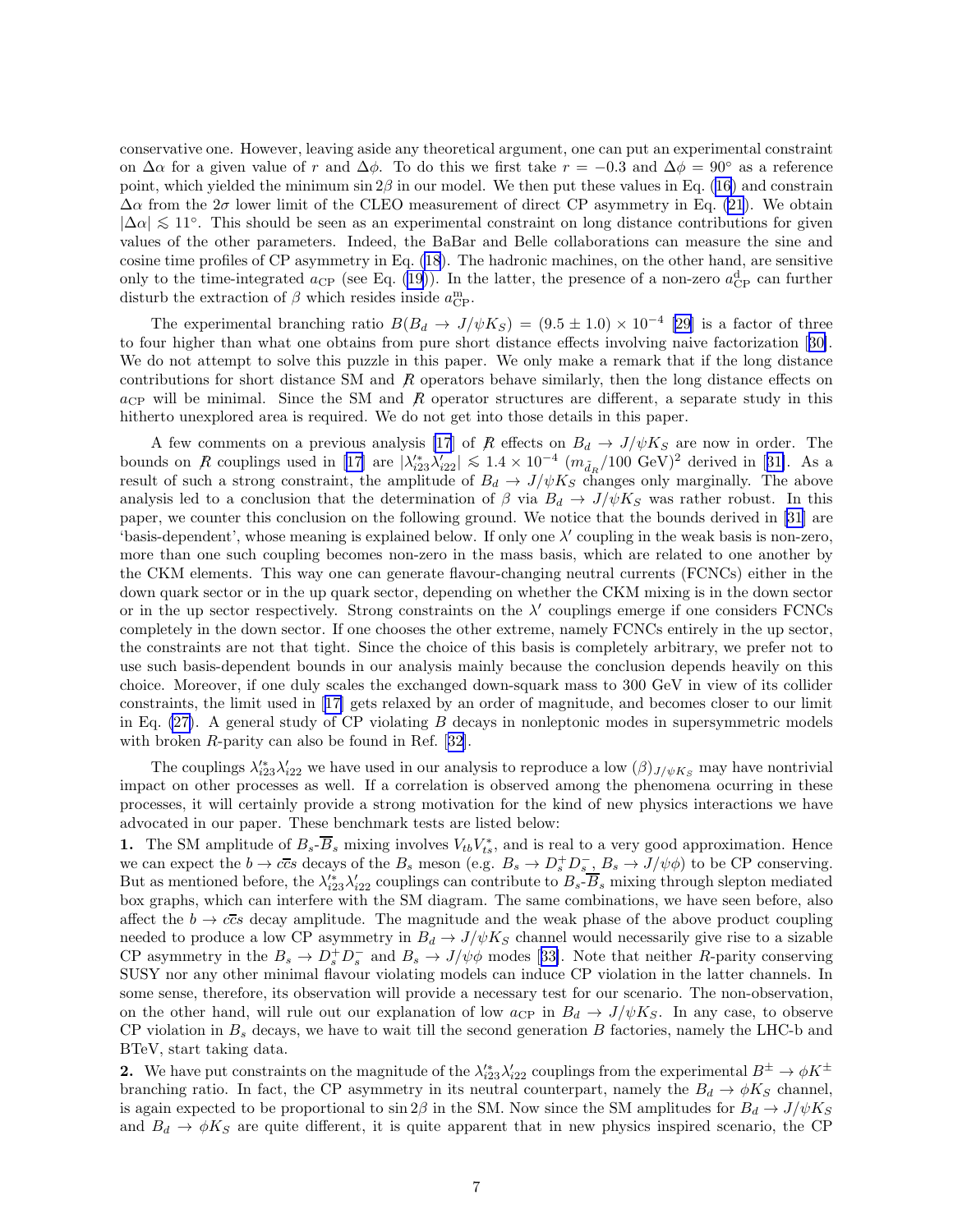<span id="page-7-0"></span>asymmetries measured in those two processes could yield values of  $\beta$  not only different from the 'true'  $\beta$ butalso different from each other [[17\]](#page-8-0). In other words,  $\sin(2\beta)_{J/\psi K_S} \neq \sin(2\beta)_{\phi K_S} \neq \sin(2\beta)_{\text{SM-fit}}$ . Again, to verify these non-equalities, we have to depend on the results from the second generation B factories.

3. It has been pointed out in Ref. [\[34](#page-8-0)] that the same  $\lambda'_{i23}\lambda'_{i22}$  couplings can successfully explain the  $B \to \eta' K$  $B \to \eta' K$  $B \to \eta' K$  anomaly [[35\]](#page-8-0). It is noteworthy that the magnitude and phase of the above couplings required to produce a low  $(\beta)_{J/\psi K_S}$  explains the anomaly by enhancing the SM branching ratio of  $B \to \eta' K$  to its experimental value. Note again that none of the minimal flavour violating models can do this job.

4. It has been claimed that  $\sin 2\beta$  can be determined very cleanly from the branching ratio measurements of the rare decays  $K^+ \to \pi^+ \nu \overline{\nu}$  and  $K^0_L \to \pi^0 \nu \overline{\nu}$  [\[36](#page-8-0)]. These processes, unlike those previously mentioned, will not be affected by our choice of R couplings. Comparison of  $\beta$  extracted from these rare K decay processes with those obtained from several  $B$  decay channels may offer a powerful tool for probing physics beyond the SM.

To conclude, we have demonstrated that the distinctly lower central value of the BaBar measurement of CP asymmetry in the  $B_d \rightarrow J/\psi K_S$  channel can be explained in models of supersymmetry with broken R-parity. In the process, we have derived new upper limits on the relevant  $R$  couplings from the experimental  $B^{\pm} \to \phi K^{\pm}$  branching ratio. It should be admitted though that the ability of the R interactions to lower  $(\beta)_{J/\psi K_S}$  is indeed shared by a few minimal flavour violating models, e.g. MSSM or mSUGRA. Thus if the disagreement between  $(\beta)_{J/\psi K_S}$  and  $(\beta)_{\text{SM fit}}$  persists, this will signal new physics no doubt, but just with this single piece of information one cannot distinguish betwen the different models. What makes our scenario special is that it can do certain other jobs what the minimal flavour violating models cannot. We have outlined them above. Some of these tests can be carried out only in the second generation B factories. These tests can either boost our scenario or can rule it out.

## Acknowledgments

The work of AD has been supported by the DST, India (Project No. SP/S2/k01/97) and the BRNS, India (Project No.  $37/4/97$  - R & D II/474). AK's work has been supported by the BRNS grant 2000/37/10/BRNS of DAE, Govt. of India, and by the grant F.10-14/2001 (SR-I) of UGC, India. We thank A. Raychaudhuri for reading the manuscript.

## References

- [1] A.B. Carter and A.I. Sanda, Phys. Rev. Lett. 45 (1980) 952; Phys. Rev. D 23 (1981) 1567; I.I. Bigi and A.I. Sanda, Nucl. Phys. B 193 (1981) 85.
- [2] B. Aubert *et al.* (BaBar Collaboration), Phys. Rev. Lett. 86 (2001) 2515.
- [3] A. Abashian *et al.* (Belle Collaboration), Phys. Rev. Lett. 86 (2001) 2509.
- [4] R. Barate *et al.* (ALEPH Collaboration), Phys. Lett. B 492 (2000) 259; K. Ackerstaff *et al.* (OPAL Collaboration), Eur. Phys. J C5 (1998) 379.
- [5] T. Affolder *et al.* (CDF Collaboration), Phys. Rev. D 61 (2000) 072005.
- [6] F. Caravaglios, F. Parodi, P. Roudeau and A. Stocchi, [hep-ph/0002171.](http://arxiv.org/abs/hep-ph/0002171)
- [7] A. Ali and D. London, [hep-ph/0002167](http://arxiv.org/abs/hep-ph/0002167).
- [8] The BaBar Physics Book: Physics at an asymmetric B factory; *eds:* P.F. Harrison and H.R. Quinn, SLAC Report SLAC-504, 1998.
- [9] A. Buras and R. Buras, Phys. Lett. B 501 (2001) 223.
- [10] A. Buras and R. Fleischer, [hep-ph/0104238](http://arxiv.org/abs/hep-ph/0104238). See also, D. Atwood and A. Soni, [hep-ph/0103197.](http://arxiv.org/abs/hep-ph/0103197)
- [11] A. Masiero and O. Vives, [hep-ph/0104027](http://arxiv.org/abs/hep-ph/0104027); A. Masiero, M. Piai and O. Vives, [hep-ph/0012096.](http://arxiv.org/abs/hep-ph/0012096)